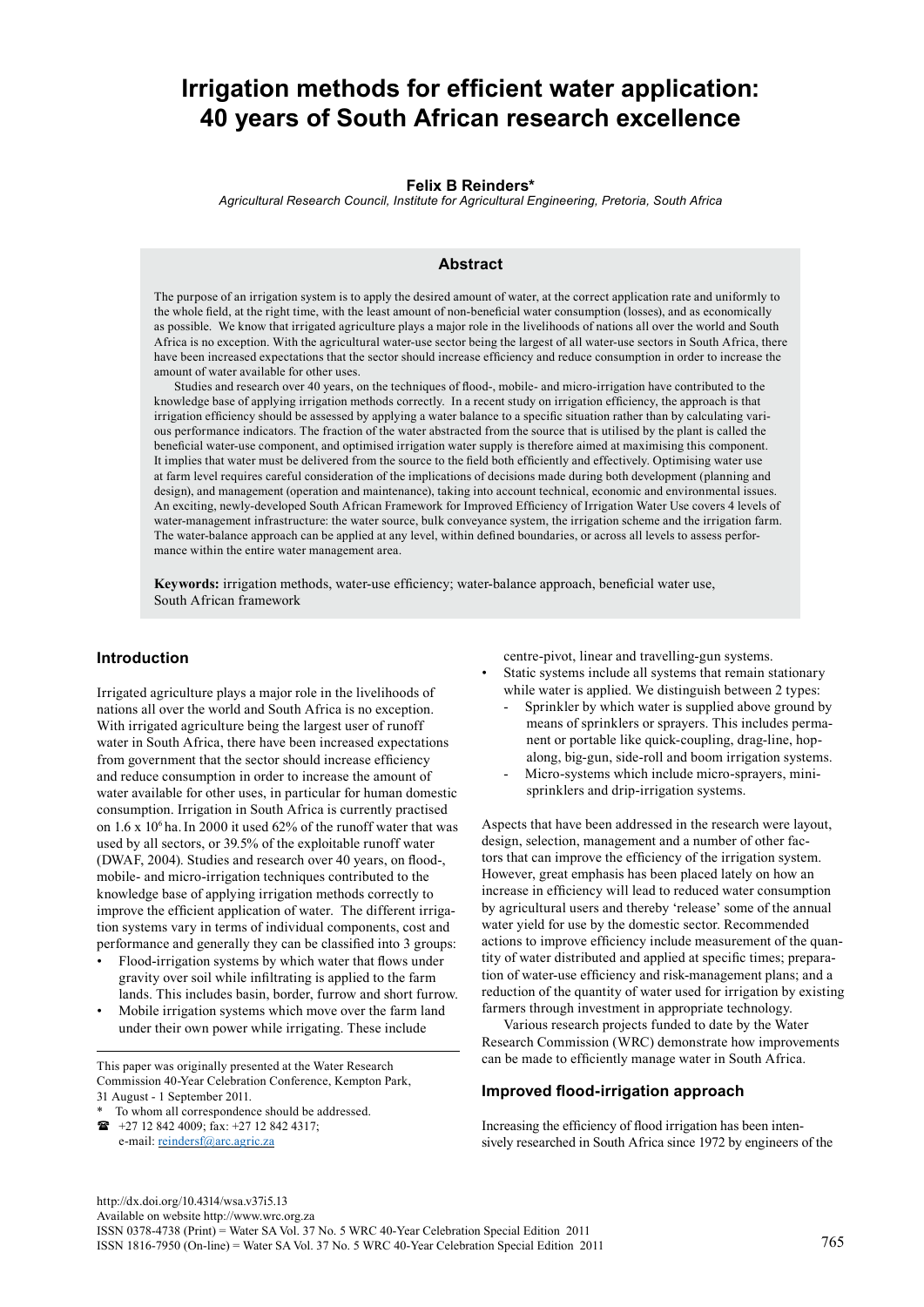Department of Agriculture – Division of Agricultural Engineering and implemented as such. It was only in the late 80s and early 90s that, through a WRC-supported project, aspects such as the upgrading of the layout, the management and design of the systems were addressed and a model was developed to simulate the hydraulics of flood irrigation more accurately (Du Rand and Kruger, 1995). In a WRC-sponsored project Russell (1982) studied infiltration under flood-irrigation conditions on a typical crusting soil of the Eastern Cape. He found that infiltration under dynamic (flood) conditions on this soil was very high and remained so over the medium term, in sharp contrast to the quick surface sealing and very low infiltration under static conditions.

# **Computerised irrigation design**

An Israeli computerised irrigation design package was introduced in South Africa in 1983. The International Commission on Irrigation and Drainage (ICID) predicted in 1985 that an integrated computer process will be the norm for the future and indeed since then a number of computer-aided design routines have been developed and reported on. In 1987 MBB Inc completed a WRC-supported project titled 'The development of procedures for design and evaluation of irrigation systems' (MBB Inc., 1987). Irrigation design principles and procedures were studied in depth and evaluated critically. Different design algorithms were developed that were based on the well-known principles of the PolyPlot software. The research eventually resulted in the development of the IDES irrigation design and evaluation program which was the front-runner for the popular design program ModelMaker that was only introduced towards the end of the century. Today a range of excellent computer programs are available for modern-day design of efficient irrigation systems.

# **Containing losses during centre-pivot irrigation**

During the period 1970-1982 the efficiency of centre pivots was estimated at 80%. A research project was supported by the WRC to investigate, identify and quantify the spray losses between the emitters on a centre pivot and the plant canopy (Van der Ryst, 1995). Apart from technical measurements, meteorological and other factors influencing irrigation losses were identified. It was found that the average losses rarely exceed 10% of the pumped water if the emitter package is properly designed and the wind speed is less than 6 m/s. From the results obtained with single nozzles it was clear that droplet size has an important effect on spray losses. This research provided valuable guidelines in terms of emitter selection, application depth and management of centre pivots. The WRC also sponsored a project aimed at deriving criteria for the adaptation of overhead irrigation systems, including centre pivots, to the infiltrability of different soils, so as to minimise water losses through runoff and/or evaporation due to ponding (Bloem et al., 1992; Bloem and Laker, 1993; 1994a; b). The energy flux (or kinetic energy), given by a combined effect of drop size, falling height and application rate was found to be a key factor. Equations were derived for predicting the maximum allowable kinetic energy (MAKE) for different scenarios (Bloem and Laker, 1994a).

# **Performance of 2 types of sprinkler irrigation emitters**

In a WRC-supported project, 2 types of sprinklers operating on a dragline and a floppy sprinkler (*Floppy Sprinkler* (Pty) Ltd) on a permanent layout was evaluated (Simpson and Reinders, 1999). The individual sprinklers were evaluated on the sprinkler test bench of the ARC Institute for Agricultural Engineering, and the installed systems were evaluated in-field. The performance of the coefficient of uniformity (CU), distribution uniformity (DU) and the scheduling coefficient (SC) were determined. The importance of this is that high CU values and DU values in-field have a direct influence on the potential yield of the crop. In this research it was illustrated that layout, pressure variation, droplet size and maintenance of sprinkler systems have a significant impact on the irrigation system's performance.

# **Managing surface- and subsurface dripirrigation systems**

Drip irrigation is considered to be one of the most efficient irrigation systems available, but through a WRC-supported research project evidence was obtained from the literature as well as from on-farm and in-field testing that even this system can be inefficient, as a result of poor water quality, mismanagement and maintenance problems (Reinders et al., 2005). Apart from the research on the performance of various types and ages of drippers (Koegelenberg et al., 2002) and filters under different water quality and typical farming conditions (Van Niekerk et al., 2006), guidelines were developed to make the correct dripper and filter choice. Through this research excellent guidelines were provided for proper choice, maintenance schedules and management of filters and drip-irrigation systems.

# **The water-balance approach**

In a recently completed WRC research project on irrigation efficiency (Reinders et al., 2010), the selected approach is that irrigation efficiency should be assessed by applying a water balance to a specific situation, rather than by the calculation of various performance indicators, based on onceoff measurements of samples. The purpose of an irrigation system is to apply the desired amount of water, at the correct application rate and uniformly to the entire field, at the right time, with the least amount of non-beneficial water consumption (losses), and as economically as possible. When applying water to crops, it should be considered both as a scarce and valuable resource and an agricultural input to be used optimally. Not all the water that is abstracted from a source for the purpose of irrigation reaches the intended destination where the plant can make best use of it – the root zone. The fraction of the water abstracted from the source that is utilised by a planted crop is called the beneficial water-use component. Optimised irrigation water supply is therefore aimed at maximising this component and implies that water must be delivered from the source to the field both efficiently (with the least volume for production along the supply system) and effectively (at the right time, in the right quantity and at the right quality). Optimising water use at farm level requires careful consideration of the implications of decisions made during both development (planning and design), and management (operation and maintenance), taking into account technical, economic and environmental issues.

Perry (2007) presented a newly developed framework for irrigation efficiency as approved by the ICID. He describes in detail the history and subsequent confusion surrounding the calculation and interpretation of so-called irrigation or wateruse 'efficiency' indicators. The framework and proposed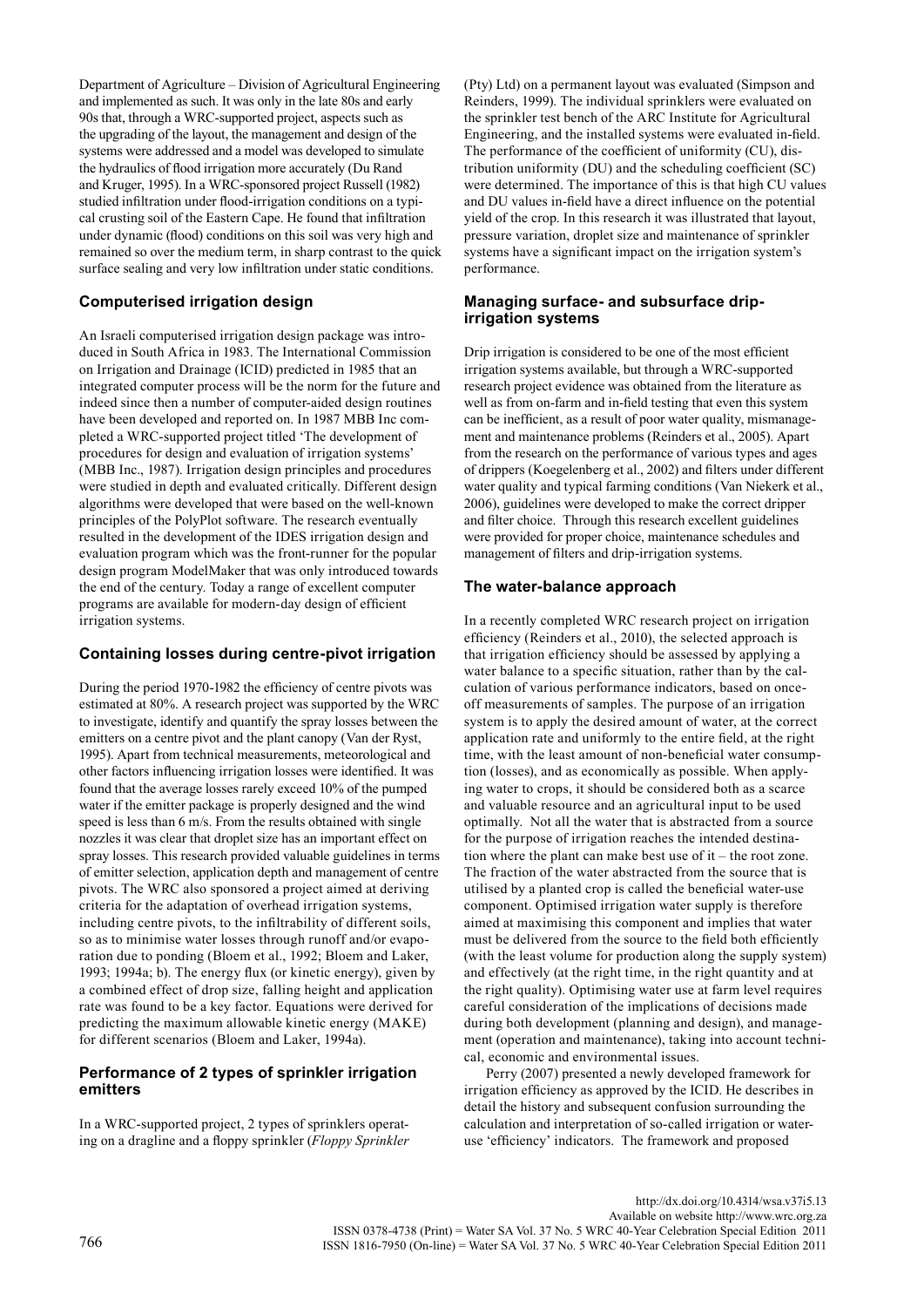

#### *Figure 1 ICID water-balance framework for irrigation water management (Perry, 2007)*

terminology are scientifically sound, being based on the principle of continuity of mass, and promote the analysis of irrigation water-use situations or scenarios in order to expose underlying issues that can be addressed to improve water management, rather than simply using the calculation of input-output ratios as done in the past.

The basis of the framework is that any water withdrawn from a catchment for irrigation use contributes either to storage change, to the consumed fraction, or to the non-consumed fraction at a point downstream of the point of abstraction. The water that is consumed will either be to the benefit of the intended purpose (beneficial consumption) or not (non-beneficial consumption). Water that is not consumed but remains in the system will either be recoverable (for reuse) or non-recoverable (lost to further use).

In order to improve water availability in a catchment, the relevant authority needs to focus its attention on reducing non-beneficial consumption and non-recoverable fractions; the activities undertaken to achieve this result can be called best management practices. The ICID water-balance framework, based on Perry's model, is shown schematically in Fig. 1.

In order to apply this framework to irrigation areas, typical components of the water-infrastructure system are defined wherein different scenarios may occur. In South Africa, most irrigation areas make use of a dam or weir in a river from which water is released for the users to abstract, either directly from the river or in some cases via a canal. Water users can also abstract water directly from a shared source, such as a river or dam/reservoir, or the scheme-level water source could be a groundwater aquifer. Once the water enters the farm, it can either contribute to storage change (in farm dams), enter an on-farm water-distribution system or be directly applied to the crop with a specific type of irrigation system.

The South African framework covers 4 levels of watermanagement infrastructure (Table 1), i.e.:

- The water source
- The bulk conveyance system

| <b>TABLE 1</b><br>Four levels of water management infrastructure<br>(Reinders et al., 2010) |                                 |       |         |  |  |  |  |
|---------------------------------------------------------------------------------------------|---------------------------------|-------|---------|--|--|--|--|
| Water management level                                                                      | Infrastructure system component |       |         |  |  |  |  |
| Water source                                                                                | Dam/reservoir                   |       | Aquifer |  |  |  |  |
| Bulk conveyance system                                                                      | River                           | Canal |         |  |  |  |  |
| Irrigation scheme                                                                           | On-scheme dam                   |       |         |  |  |  |  |
|                                                                                             | On-scheme canal                 |       |         |  |  |  |  |
|                                                                                             | On-scheme pipe                  |       |         |  |  |  |  |
| Irrigation farm                                                                             | On-farm dam                     |       |         |  |  |  |  |
|                                                                                             | On-farm pipe/canal              |       |         |  |  |  |  |
|                                                                                             | In-field irrigation system      |       |         |  |  |  |  |

The irrigation scheme and the irrigation farm

The relevant water-management infrastructure.

The different components of the water-balance framework system and their classification according to the ICID framework, for whichever agricultural water-management system, have been developed as a guide to identify the different areas were water losses can occur. In order to improve water-use efficiency in the irrigation sector, actions should be taken to reduce the non-beneficial consumption (NBC) and non-recoverable fraction (NRF). Desired ranges for the NBC and NRF components have been developed to assist the practitioner in evaluating the results obtained when first constructing a water balance.

Finally, it is recommended that the water user's lawful allocation is assessed at the farm edge, in order to encourage on-farm efficiency. At scheme level, conveyance, distribution and surface storage losses need to be monitored by the water user association (WUA) or other responsible organisation. Acceptable ranges need to be set, and agreement obtained with the Department of Water Affairs (DWA) as to where in the system provision should be made to cover losses.

The fieldwork undertaken in the course of the WRC project, 'Water Use Efficiency from Dam Wall Release to Root Zone Application' (Reinders et al., 2010), comprised various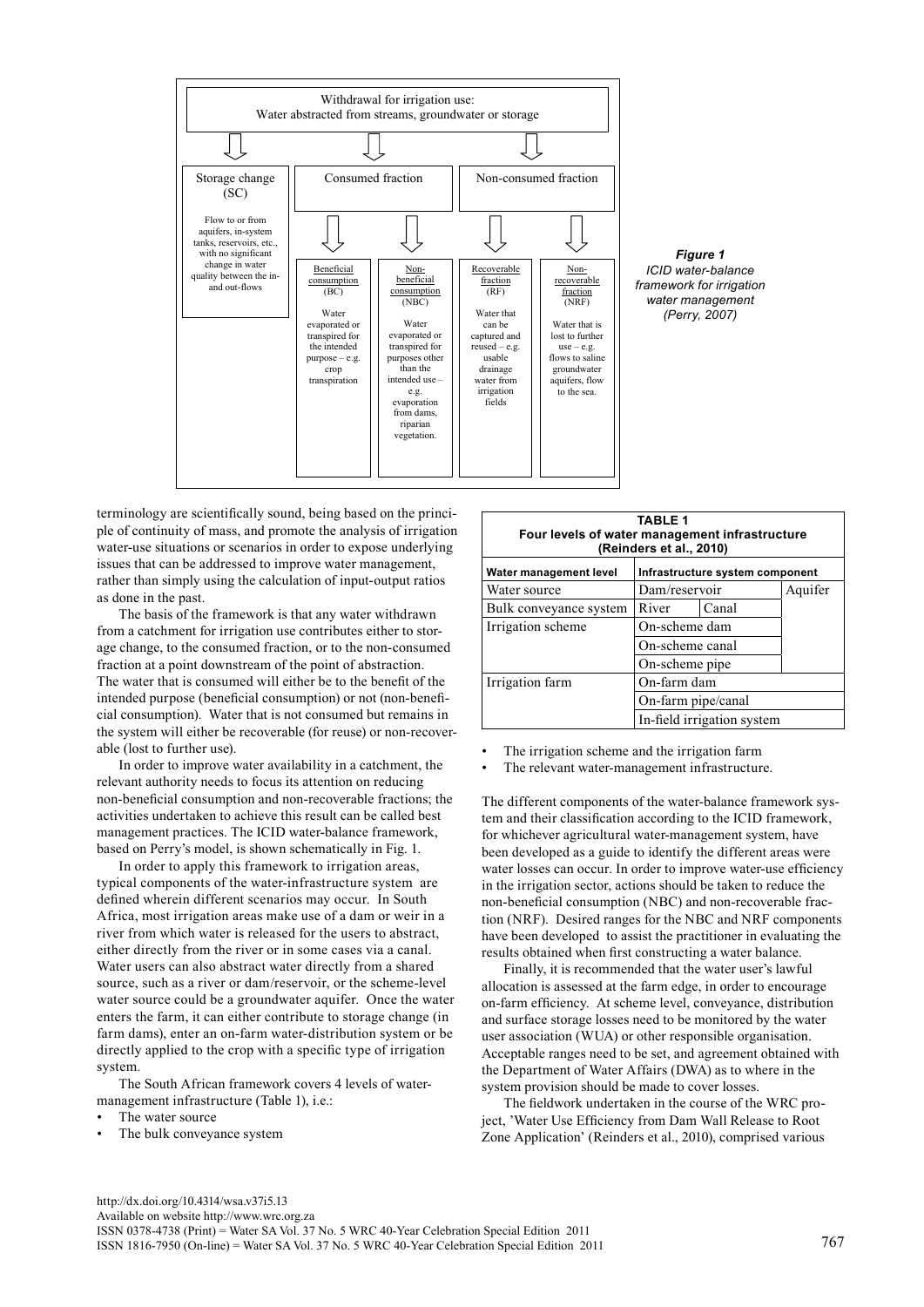| <b>TABLE 2</b><br>Irrigation schemes where fieldwork took place and system<br>components were assessed<br>(Reinders et al., 2010) |                                |                                      |                                 |                              |                                                               |  |  |  |  |
|-----------------------------------------------------------------------------------------------------------------------------------|--------------------------------|--------------------------------------|---------------------------------|------------------------------|---------------------------------------------------------------|--|--|--|--|
| Irrigation<br>scheme                                                                                                              | <b>Bulk</b><br>convey-<br>ance | On-<br>scheme  <br>distri-<br>bution | On-<br>scheme<br>return<br>flow | system<br>(appli-<br>cation) | Irrigation Irrigation<br>manage-<br>ment<br>(soil<br>storage) |  |  |  |  |
| <b>Breede River</b>                                                                                                               | X                              | X                                    | X                               | X                            |                                                               |  |  |  |  |
| Dzindi                                                                                                                            | X                              |                                      |                                 | X                            |                                                               |  |  |  |  |
| Gamtoos                                                                                                                           | X                              |                                      |                                 | X                            | X                                                             |  |  |  |  |
| Hartbeespoort                                                                                                                     | X                              |                                      |                                 | X                            |                                                               |  |  |  |  |
| Hex River                                                                                                                         |                                |                                      |                                 | X                            |                                                               |  |  |  |  |
| KZN scheme                                                                                                                        | X                              | X                                    |                                 | X                            | X                                                             |  |  |  |  |
| Loskop                                                                                                                            | X                              |                                      |                                 | X                            |                                                               |  |  |  |  |
| Nkwalini                                                                                                                          | X                              |                                      |                                 | X                            |                                                               |  |  |  |  |
| <b>ORWUA</b>                                                                                                                      | X                              | X                                    | X                               | X                            | X                                                             |  |  |  |  |
| Steenkoppies                                                                                                                      |                                |                                      |                                 |                              | X                                                             |  |  |  |  |
| Vaalharts                                                                                                                         | X                              |                                      | X                               | X                            |                                                               |  |  |  |  |
| Worcester East                                                                                                                    |                                |                                      |                                 | X                            |                                                               |  |  |  |  |

approaches and strategies applied at each of the irrigation schemes that were investigated (Table 2) aimed at quantifying some of the water-use components mentioned. As the application of water-balance approach was an outcome of the research rather than anticipated solution at the outset, the fieldwork was not initially designed to produce results to which the waterbalance approach could be readily applied. However, at many of the schemes where fieldwork was undertaken, at least some of the system components could be assessed using the waterbalance approach.

The research activities undertaken and the outcomes implemented were done in 4 phases:

#### **Baseline study phase**

The various performance indicators previously available were reviewed, and irrigation systems evaluated to obtain information on the current status of irrigation schemes and systems. The outcome of this phase was a decision to introduce the water-balance approach in which the framework components have to be defined and quantified for the boundary conditions selected, using standardised measurements rather than the performance-indicator approach.

# **Assessment phase**

During this phase, existing best management practices were used to assess the current status of irrigation schemes and systems and to identify which components of the waterbalance framework improvements can be made. This may be at water management area (WMA) scheme or farm level where different sources of information are available for assessment.

# **Scenario development phase**

During this phase, alternative scenarios were developed for the components requiring change, and the feasibility of implementing the changes was assessed from technical, environmental and economic perspectives. Models were used for feasibility assessment, making use of available computer programs and data sets.

# **Implementation phase**

In this phase recommendations were made for implementing feasible changes, and guidelines were developed. These guidelines should be promoted amongst all levels of stakeholders (WMA, scheme and farm), as a means

of influencing the way in which water-use efficiency is reported at the different management levels, for example, in water-use efficiency accounting reports, water-management plans and water-conservation plans.

Within this phase the main outcome was developed, viz. 'Standards and Guidelines for Improved Efficiency of Irrigation Water Use from Dam Wall Release to Root Zone Application' (Reinders et al., 2010). The structure and content of the Guidelines are based on the lessons learnt locally and internationally during the course of the project. Hence, the conventional set of performance indicators with benchmarks was moved away from and a water-balance approach is instead being promoted as a more meaningful and sustainable approach to improving water-use efficiency in irrigation. These Guidelines are aimed at assisting both water users and authorities to achieve a better understanding of how irrigation water management can be improved, thereby building human capacity and allowing targeted investments to be made with fewer social and environmental costs.

The Guidelines comprise 4 modules:

- Module 1: Fundamental concepts
- Module 2: In-field irrigation systems
- Module 3: On-farm conveyance systems
- Module 4: Irrigation schemes

The guidelines developed as part of this project contain information on aspects of irrigation water-use efficiency that is either new or supplements previously available information:

- The ICID framework was applied to re-assess the system efficiency indicators typically used by irrigation designers when making provision for losses in a system and converting net to gross irrigation requirement. A new set of system efficiency (SE) values for design purposes has been developed. These values are illustrated in Table 3 and are considerably more stringent than previous system-design norms.
- System efficiency defines the ratio between net and gross irrigation requirements (NIR and GIR). NIR is therefore the amount of water that should be available to the crop as a result of the planned irrigation system and GIR is the amount of water supplied to the irrigation system that will be subject to the envisaged in-field losses.
- The new application efficiency values are shown in the 'Norms' column of Table 3**,** while the different water-use components and their losses at the point of application within a specific irrigation system have each been incorporated in the default system efficiency value. The approach makes provision for the occurrence of non-beneficial spray evaporation and wind-drift, in-field conveyance, filter and other minor losses.
- When an irrigation system is evaluated, the system efficiency value can be compared with these default values, and possible significant water loss components identified as areas for improvement. The approach is therefore more flexible and easier to apply than the original efficiency framework where definitions limited the applications.

It should always be kept in mind that a system's water-application efficiency will vary from irrigation event to irrigation event, as the climatic, soil and other influencing conditions are never exactly the same. Care should therefore be taken when applying the SE indicator as a benchmark, as it does not make provision for irrigation management practices.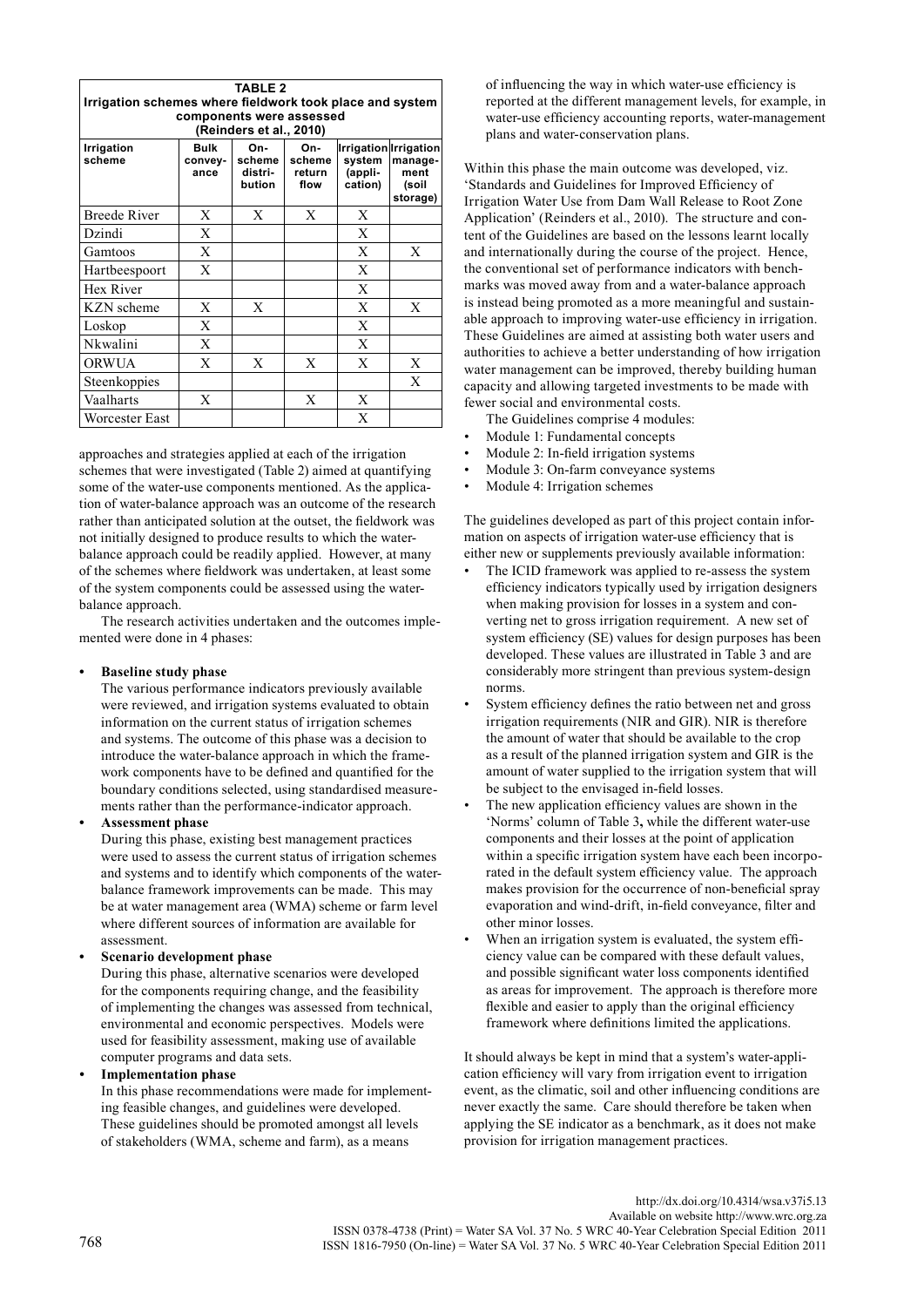| <b>TABLE 3</b><br>New default system efficiency values (adapted from Reinders et al., 2010) |                                                                 |                                         |                                            |                        |                                                        |  |  |  |
|---------------------------------------------------------------------------------------------|-----------------------------------------------------------------|-----------------------------------------|--------------------------------------------|------------------------|--------------------------------------------------------|--|--|--|
| <b>Irrigation system</b>                                                                    |                                                                 |                                         | New default                                |                        |                                                        |  |  |  |
|                                                                                             | Non-beneficial<br>spray<br>evaporation<br>and wind-drift<br>(%) | In-field<br>conveyance<br>losses<br>(%) | <b>Filter and</b><br>minor<br>$losses$ $%$ | Total<br>losses<br>(%) | system<br>efficiency<br>(net to<br>gross ratio)<br>(%) |  |  |  |
| Drip (surface and subsurface)                                                               |                                                                 | $\theta$                                | 5                                          | 5                      | 95                                                     |  |  |  |
| Micro-spray                                                                                 | 10                                                              | $\theta$                                | 5                                          | 15                     | 85                                                     |  |  |  |
| Centre pivot, Linear move                                                                   | 8                                                               | $\theta$                                | $\overline{2}$                             | 10                     | 90                                                     |  |  |  |
| Centre pivot, LEPA                                                                          | 3                                                               | $\theta$                                | $\overline{2}$                             | 5                      | 95                                                     |  |  |  |
| Flood: Piped supply                                                                         | 0                                                               | 3                                       | $\mathfrak{D}$                             | 5                      | 95                                                     |  |  |  |
| Flood: Lined canal supplied                                                                 | 0                                                               | 5                                       | $\mathfrak{D}$                             |                        | 93                                                     |  |  |  |
| Flood: Earth canal supplied                                                                 | 0                                                               | 12                                      | $\mathfrak{D}$                             | 14                     | 86                                                     |  |  |  |
| Sprinkler permanent                                                                         | 8                                                               | $\Omega$                                | $\mathfrak{D}$                             | 10                     | 90                                                     |  |  |  |
| Sprinkler movable                                                                           | 10                                                              | 5                                       | $\mathfrak{D}$                             | 17                     | 83                                                     |  |  |  |
| Travelling gun                                                                              | 15                                                              | 5                                       | $\mathfrak{D}$                             | 22                     | 78                                                     |  |  |  |

It is recommended that system efficiency be assessed in terms of the losses that occur in the field. This can be determined as the ratio between the volume of water lost to non-beneficial spray evaporation and wind-drift, in-field conveyance, filter and other minor losses, and the volume of water entering the irrigation system, for a specific period of time. The losses can also be expressed as a depth of water per unit area, rather than a volume.

Irrigation uniformity is a characteristic of the type of irrigation system used, together with the standard to which a given system has been designed, is operated and is maintained. It can also be affected by soil infiltration characteristics and by land preparation. The traditional approach to accounting for the distribution uniformity of the lower quarter  $(DU_{1})$  has most likely resulted in the default irrigation efficiencies customarily referred to, e.g., that furrow irrigation is assumed to be 65% efficient and centre-pivot irrigation is assumed to be 85% efficient. Unfortunately, the rationale for these assumed efficiencies, i.e. the typical or assumed non-uniformity, is seldom well considered, and water is often thought to just 'disappear' with the assumed low efficiencies. However, once the water-balance approach is applied, it is realised that the water does not 'disappear' but could contribute to increased deep percolation which may eventually appear as return flow further along the drainage system.

The bottom line is that assuring high irrigation uniformity is of primary importance, and should be the goal of good design and maintenance procedures. It is very unlikely that low crop yields caused by non-uniform irrigation water applications will be improved by assuming low irrigation efficiencies and therefore increasing the water applications accordingly.

If poor uniformity results in low crop yields, the uniformity needs to be corrected in order to improve system performance. Simply applying more water to compensate for the part of the field that is being under-irrigated is unlikely to result in improved crop yields, as large parts of the field will now suffer from over-irrigation, and the risk of long-term problems developing due to a raised water table will increase. The preferred recommendation in this case would be to deal specifically with the problem of poor uniformity. For planning purposes, the GIR at the field edge should therefore be calculated as the product of the NIR and system efficiency.

#### **Conclusion and recommendations**

Studies and research over 40 years on mainly the engineering aspects of the techniques of flood-, mobile- and micro-irrigation contributed to the knowledge base of applying irrigation methods correctly to improve the efficient application of water. In particular, the research that was carried out to improve irrigation-water management from dam-wall release to root-zone application has to a large extent consolidated and contributed to local knowledge on issues regarding irrigation water-use efficiency. The resulting approach of 'measure; assess; improve; evaluate', promotes an investigative approach to improving efficiency, rather than relying merely on water accounting.

The main output of the project was the compilation of guidelines for improved irrigation-water management from dam-wall release to root-zone application. The guidelines are aimed at assisting both water users and authorities to achieve a better understanding of how irrigation-water management can be improved, thereby building human capacity, allowing targeted investments to be made with fewer social and environmental costs. Using the lessons learnt during the WRC project, best practices and technologies were identified and then illustrated.

It is recommended that the research output, i.e. the guidelines for management advice on improved efficiency of irrigation-water use, should be further developed into a user-friendly package with supporting training material, targeting farmers, service providers and policy advisors. This will contribute to better understanding of the realities and potential for efficient irrigation water use across all levels of water management, and encourage the adoption of the water-balance approach.

## **References**

- BLOEM AA, LAKER, MC, LAGRANGE LF and SMIT CJ (1992) Aanpassing van Oorhoofse Besproeiingstelsels by die Infiltreerbaarheid van Gronde (Adaptation of Overhead Irrigation Systems to the Infiltrability of Soils). WRC Report No. 208/1/92. Water Research Commission, Pretoria, South Africa. 230 pp.
- BLOEM AA and LAKER MC (1993) Die invloed van druppelgrootte, valhoogte en toedieningstempo op die generasie van afloopwater onder gesimuleerde oorhoofse besproeiing. *Water SA* **19** 307-312.
- BLOEM AA and LAKER MC (1994a) Criteria for the adaptation of the design and management of centre-pivot irrigation systems to the infiltrability of soils. *Water SA* **20** 127-132.